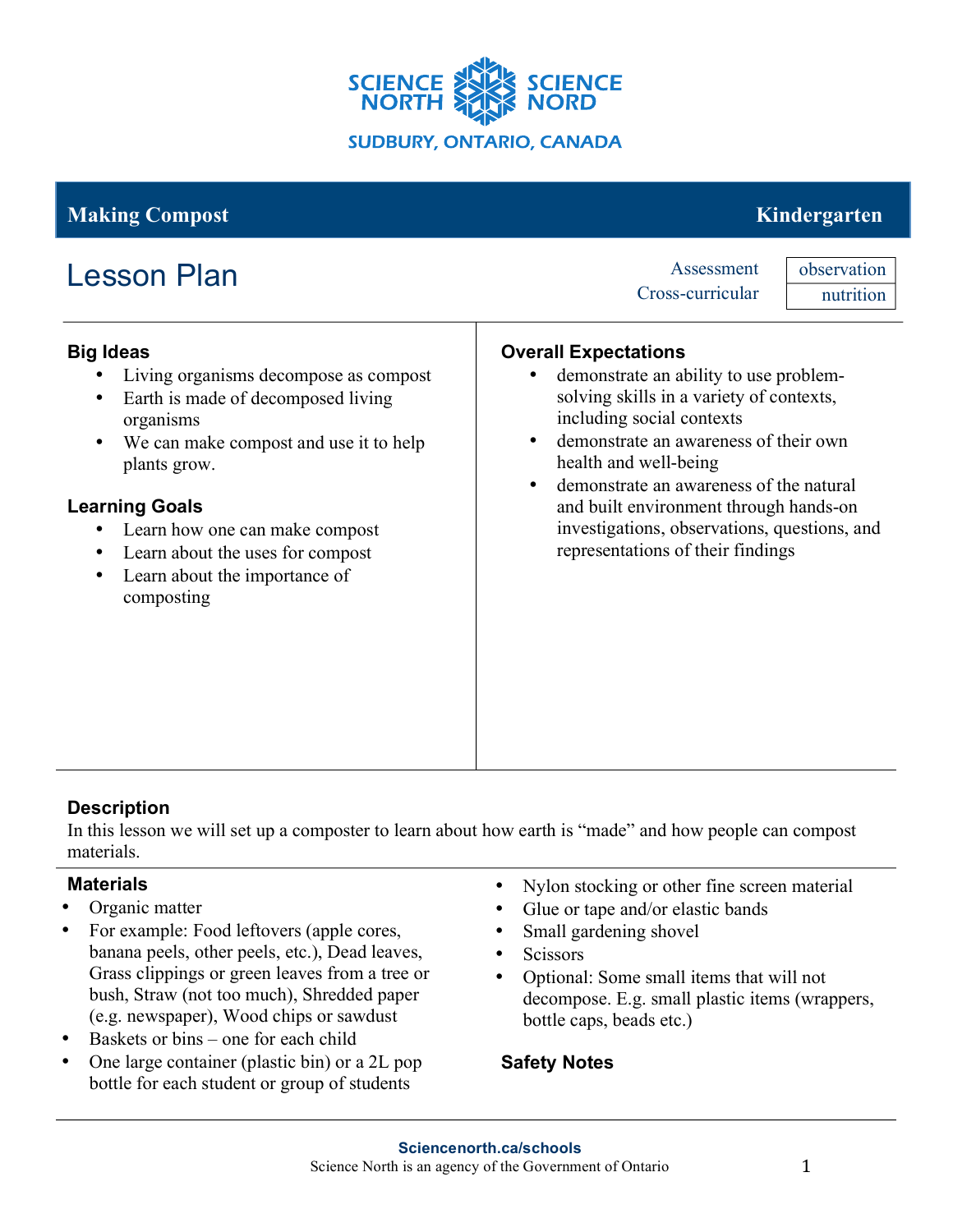### **Introduction**

Children may be disgusted by decomposing matter, and they may not yet realize how important decomposition is for life on Earth to thrive. In this lesson we will set up a composter to learn about how earth is "made" and how people can compost materials.

We will start outdoors (weather permitting). Otherwise you can bring the necessary materials indoors and discuss the topics that are given here with the children.

#### **Getting Started**

- Take the children to an area with dirt, mud, or somewhere where plants grow.
- Let's have a look at the plant. What does it need to grow? Answers can include water, light, earth/soil, space, etc.
- Soil
	- o Take a closer look at soil. Touch it, smell it.
	- o What do you think it's made out of? Where did it come from? Guide students toward the fact that soil was formed when things decompose. For example, leaves from trees will slowly fall apart until they become part of the ground.
	- o If you have a forested area you may be able to show that by lifting a few layers of leaves you get to decomposed leaves and then soil underneath.
	- o Without soil many plants couldn't live. We eat these plants so we also depend on the soil!
- Would you like to try to make your own soil? What do you think we could do? (Gather things that will decompose into soil)
- OK. Let's all gather up some things to make our own soil.
	- o Instruct children to find things that they would like to try to make their own soil out of. Include things like:
		- **•** Dried leaves
		- ! Lunch leftovers (peels, bread crusts, etc.)
		- ! Grass, leaves from live plants (where it's ok to take some)
- Let's go inside (or get together) and discuss how we'll make our soil!

#### **Action**

Children could each make their own composting bin, but it will work better to have one larger one. Both options are below.

#### **Making Compost**

- When we make soil out of biodegradable materials (that's a big word that means things that can rot, break down) we call that compost. Does anyone have compost at home? What do you put in your compost? (Compare to the materials that children collected).
- To make soil quickly it works best if we frequently mix up the materials and air can get in.
- If compost doesn't get any air it can get very stinky!
- So we need to make a container to put our compost in. Let's build one!

#### **Make a class compost**

Use a container such as a 5-gallon paint can or a large plastic storage bin. Something transparent is extra cool as you can see what's happening inside easily.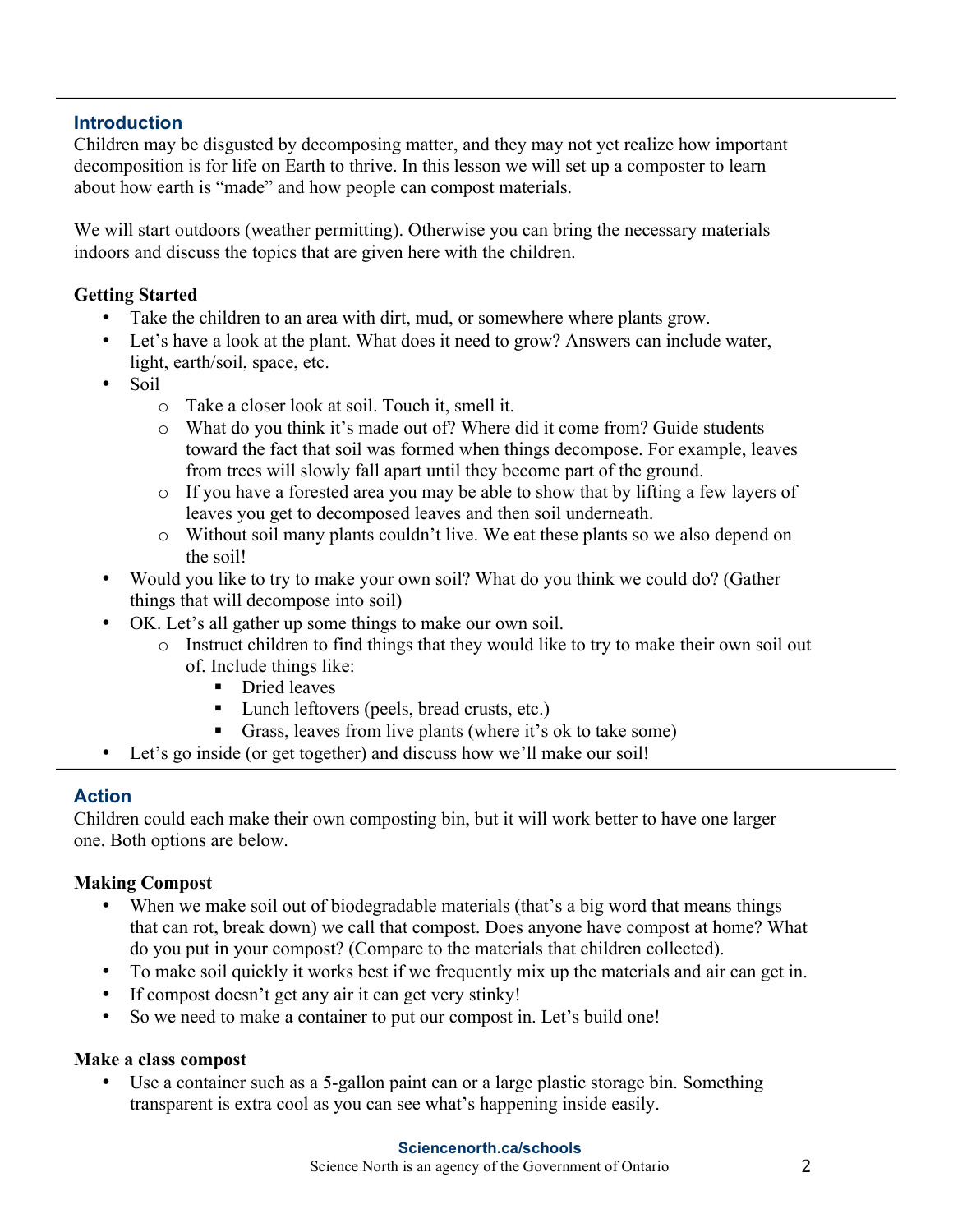- If possible make one or several holes into the lid. You can have the students glue/tape nylon stockings over the holes to keep fruit flies (etc.) from getting in or out of the compost.
- Chop up all of your ingredients as much as you can with scissors, knives or by shredding/breaking them by hand. The finer the pieces are the faster they will decompose!
- Add all the ingredients in layers in about equal amounts:
	- o Green stuff the students collected (grass clippings, food left overs, etc.)
	- o Brown stuff the students collected (leaves)
	- o Additional brown stuff if necessary (sawdust or wood chips for example)
	- o Soil, finished compost, or potting mix
- Make sure there is some room for air at the top, especially if you aren't able to make holes into the lid.
- Lightly water the mixture as you go so that it is moist, but not soaked
- Close the compost and let it sit. Every few days open it up and have a look.
	- o What changes do you notice? What decomposes first? What lasts the longest?
	- o Mix up all the ingredients with a small shovel. Add water if necessary to keep it moist.
	- o Close up again.

## **Alternative: Make a compost for every student or group**

- Use a two litre pop bottle, either for each student or shared between a few students
- Cut off the top of the bottle to make it easier to fill (maybe adults have to do this ahead of time)
- Then follow the instructions above (chop up, add ingredients, and lightly water)
- Cover the opening with a piece of nylon stocking and keep it in place with an elastic, tape or glue.
- As above, observe what happens and mix up the ingredients each day. Add a bit of water if the compost dries out.

If you have a good mixture your compost should not become stinky and you can keep it in your classroom. Make sure to NOT add any meat!

**NOTE:** Especially if you mixed in soil, some small flies or other creatures may multiply in your compost. So make sure you open the bin(s) outside if that is the case, so that you don't have them in your classroom. You can talk to the class about how these creatures are helpful in the decomposition process. Larvae and worms eat the materials and their poop becomes part of the compost. Even without these visible helpers there are life forms that do the decomposition. Bacteria are responsible for breaking down most of the materials in a compost pile.

# **Consolidation/Extension**

- Once you decide that the compost has progressed enough have a wrap up discussion.
- What happened? (The ingredients decomposed and formed compost which looks like soil)
- Soil is in fact accumulated organic materials that decomposed.